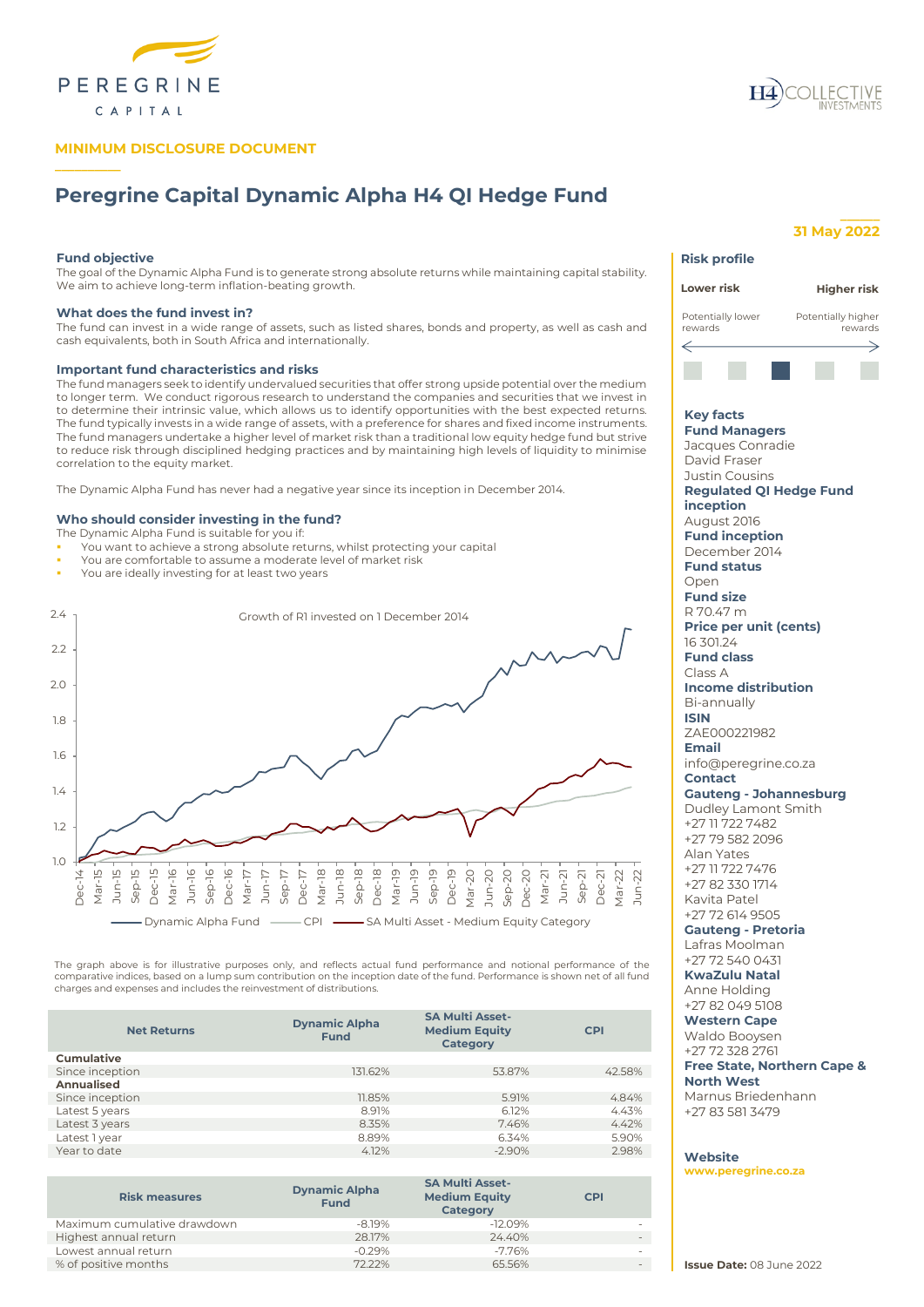|      | Jan      | Feb      | Mar      | Apr   | May      | Jun      | Jul      | Aug   | Sep       | Oct      | <b>Nov</b> | Dec      | Total  | Multi<br>Asset-<br>Medium<br>Equity<br>Category |
|------|----------|----------|----------|-------|----------|----------|----------|-------|-----------|----------|------------|----------|--------|-------------------------------------------------|
| 2014 |          |          |          |       |          |          |          |       |           |          |            | 2.53%    | 2.53%  | 0.76%                                           |
| 2015 | 0.71%    | 4.86%    | 5.46%    | 1.37% | 2.38%    | $-0.72%$ | 1.68%    | 1.37% | 1.50%     | 2.91%    | 1.19%      | 0.42%    | 25.53% | 7.40%                                           |
| 2016 | $-2.51%$ | $-1.83%$ | 1.70%    | 4.33% | 2.29%    | 0.07%    | 1.96%    | 1.66% | $-0.23%$  | 1.72%    | $-0.98%$   | 0.39%    | 8.69%  | 1.54%                                           |
| 2017 | 1.98%    | 0.07%    | 1.46%    | 1.27% | 3.07%    | $-0.22%$ | 1.32%    | 0.31% | 0.34%     | 4.11%    | 0.00%      | $-2.21%$ | 11.96% | 9.28%                                           |
| 2018 | $-1.70%$ | $-2.51%$ | $-2.03%$ | 3.62% | 1.54%    | 1.77%    | 0.29%    | 3.15% | 0.67%     | $-2.60%$ | 1.20%      | 0.95%    | 4.16%  | $-1.77\%$                                       |
| 2019 | 3.52%    | 3.32%    | 3.58%    | 1.27% | $-0.52%$ | 1.67%    | 1.33%    | 0.05% | $-0.52%$  | 0.68%    | 0.85%      | $-0.71%$ | 15.39% | 9.47%                                           |
| 2020 | 0.98%    | $-2.79%$ | 2.33%    | 1.41% | 1.18%    | 3.99%    | 1.63%    | 2.33% | $-1.90\%$ | 4.00%    | $-1.39%$   | 0.23%    | 12.41% | 2.79%                                           |
| 2021 | 3.44%    | $-1.75%$ | $-0.31%$ | 2.16% | $-2.89%$ | 1.71%    | $-0.45%$ | 0.49% | 1.02%     | 0.31%    | $-1.35%$   | 2.82%    | 5.12%  | 17.39%                                          |
| 2022 | $-0.48%$ | $-3.00%$ | 0.19%    | 7.98% | $-0.30%$ |          |          |       |           |          |            |          | 4.12%  | $-2.90%$                                        |

**Important Notes** on calculation of net returns and risk measures:

The calculation of net returns and the risk measures comprises data from the inception of the Peregrine Capital Dynamic Alpha *en Commandite* Partnership on 1 December 2014 until 31 July 2016, thereafter the data relates to the Peregrine Capital Dynamic Alpha H4 QI Hedge Fund ("Dynamic Alpha Fund").<br>The Dynamic Alpha Fund does not have a benchmark and does not contribute towards the return of

The data for the ASISA SA Multi Asset - Medium Equity Category and CPI is provided for comparative purposes.

#### **Fund commentary**

The net return for the month of May was -0.30% for the Dynamic Alpha Fund. May was another turbulent month for global markets, with significant intra month volatility and divergent performance across major equity indexes. The MSCI World Equity Index advanced 0.2%, while the Nasdaq continued its poor run ending down 2.2%. The JSE Capped SWIX dropped by 0.3%.

The ongoing uncertainties around the Ukraine and Russia conflict, COVID-19, global growth trajectories, inflation, interest rate hikes and local politics continue to create significant volatility in asset prices. Portfolio positioning remains balanced, with moderate gross exposure and lower than typical net equity exposure. Equity content is balanced between energy producers that benefit from higher inflation, cheap value opportunities and cash generative growth companies where we deem valuations attractive. We are actively seeking out dislocations in asset prices that offer pair trading opportunities so that we can flex our gross exposure without increasing our exposure to market risk.

Peregrine Capital remains resolutely committed to seeking out investment opportunities during these uncertain times, based on detailed, bottom up, fundamental research and deploying capital rationally where market prices deviate materially from fundamental value. We remain confident that over the medium term the earnings growth of our shares should come through in strong performance for investors.

| Income distributions for the last 12 months | 31-Mar-22 | 30-Sep-21 |
|---------------------------------------------|-----------|-----------|
| Cents per unit                              | $\sim$    |           |

| <b>Asset allocation</b>                                                           | <b>SA</b> | <b>Foreign</b> | <b>Total</b> |
|-----------------------------------------------------------------------------------|-----------|----------------|--------------|
| Net equity                                                                        | 25.04     | $-8.25$        | 16.79        |
| Net fixed income                                                                  | 18.45     | 6.60           | 25.05        |
| Net real estate                                                                   | 1.46      | $-0.03$        | 1.43         |
| Cash and cash equivalents,<br><b>Interest Bearing CIS Portfolios</b><br>and Other | 49.02     | 771            | 56.73        |
|                                                                                   |           |                |              |
| Gross exposure (%)                                                                |           |                | 220.82       |

| <b>Fund costs (Excl. VAT)</b> |       |
|-------------------------------|-------|
| Service Charge                |       |
| Fund Manager fee              | 1.00% |
| H4 Administration fee*        | 0.23% |
| <b>Total Service Charge</b>   | 123%  |
| Performance fee**             | つへ%   |

\*Includes fees payable for fund administration, for risk data services and to H4  $^*$ levied on 20% increase in NAV, subject to the high water mark

## **Total Expense Ratio (TER) and Transaction Costs (TC)**

| TER and TC breakdown for the 1 and 3<br>year period ending 31 March 2022: | lyr%  | 3yr%  |
|---------------------------------------------------------------------------|-------|-------|
| Service charge                                                            | 1.23% | 123%  |
| Performance fee                                                           | 0.94% | 1.76% |
| <b>VAT</b>                                                                | 0.36% | 0.48% |
| Other costs                                                               | 0.20% | 0.18% |
| <b>Total Expense Ratio (TER)</b>                                          | 2.73% | 3.65% |
| <b>Transaction Costs (TC)</b>                                             | 2.43% | 1.70% |
| <b>Total Investment Charge (TIC)</b>                                      | 5.15% | 5.35% |

#### **Glossary**

**Annualised performance:** reflects longer term performance rescaled to a 1 year period. Annualised performance is the average return per year over the period.

**Maximum drawdown:** the largest peak to trough decline during a specific period of investment

**Total Expense Ratio:** includes the annual service charge, performance fee and administrative costs, but excludes VAT and fund transaction costs, expressed as a percentage of the average monthly value of the fund. A higher TER does not necessarily imply a poor return, nor does a low TER imply a good return.

**Transaction Costs:** are the costs relating to the buying and selling of the fund's underlying assets, expressed as a percentage of the NAV. Transaction costs are a necessary cost in managing the fund and may impact the returns.

**Total Investment Charge** is the sum of the TER and TC. These should not be considered in isolation as returns may be impacted by many other factors over time including market returns, the type of fund and the investment decisions of the fund manager. Since the fund returns are quoted after the deduction of these expenses, the TER and TC should not be deducted again from published returns.